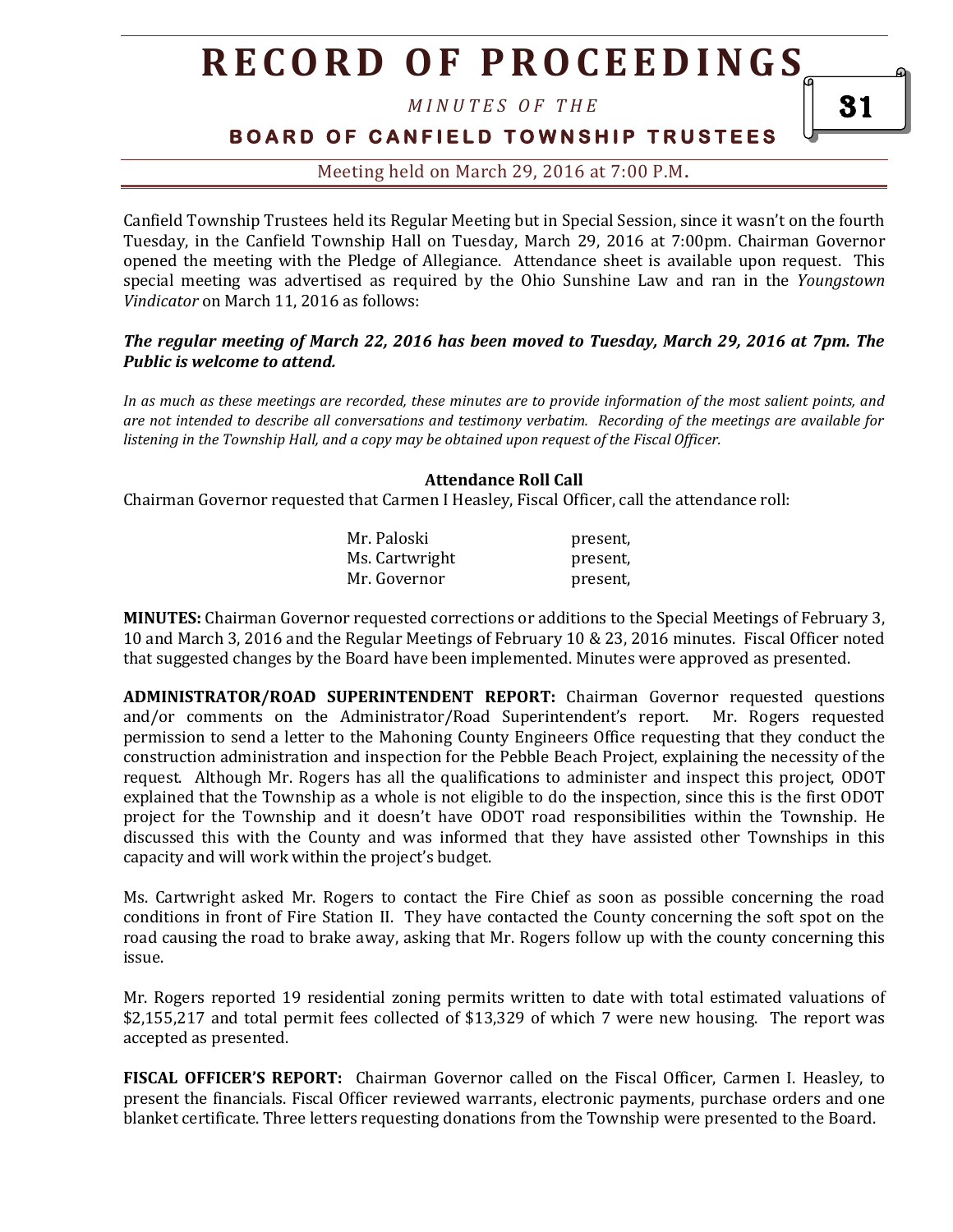*M I N U T E S O F T H E* 

## **BOARD OF CANFIELD TOWNSHIP TRUSTEES**

Meeting held on March 29, 2016 at 7:00 P.M**.**

Ms. Cartwright asked for more information on the rentals and leases under the general fund in the revenue report. Fiscal Officer noted that the income is coming from the rental of property for farming land at the park on Herbert Rd. The Fiscal Officer explained some of the unexpected funds, such as the estate tax. The report was accepted as presented.

### **OLD BUSINESS**

Mr. Governor stated Township's plans to replace or repair catch basins throughout the Township. The Board now has a list of eight catch basins most in need of replacement. The Board agreed that these catch basins need to be put out for bid. Ms. Cartwright suggested getting three estimates, so we can have an idea if we could add or delete from this list. Fiscal Officer noted changes in requirements for advertising that occurred late in 2015, noting that she will get the list to Mr. Rogers.

Mr. Governor addressed the 2016 Paving Project, noting that the Public Works Department has provided a list of roads for paving with the budget in mind. Ms. Cartwright was concerned that Gibson Road was not on the list, the worst road in the Township. She feels that we should do at least the upper part of Gibson, noting that we are over budget this year and may need to scale back. Mr. Rogers explained how they came to these numbers, but will make calls tomorrow to get better numbers. Boardman Township is looking to put their program out for bid July  $1^{st}$ . The Board is hoping that since we plan to join with them, it is possible that we may come in below budget.

Gibson Road was discussed at length…ten year old engineers report…applying for grants in four phases…possible first phase funding by 2018.

Ms. Cartwright discussed a possible Walnut Grove JEDD, providing attorney discussions to the Board, noting that Canfield Township should be the facilitator of this project. Ms. Cartwright asked for Board approval to contact the City of Canfield to see if they would be interested. ABC Water District was also discussed as a possible avenue. Mr. Governor did not have a problem with Ms. Cartwright looking further into avenues for the Township and certainly welcomes a joint venture with Walnut Grove.

Mr. Governor discussed his thought as it pertains to an advisory park board, suggesting that this Board would set parameters so that the Board of Trustees would not to lose control of park final decisions. Ms. Cartwright thought community involvement would be a good idea, but parameters would be needed as well as structure, and suggested looking for guidance from communities with successful park boards. Mr. Governor discussed the remainder of fencing still available for installation. Ms. Cartwright noted past discussions on using fencing at the entrances and thinks it a good idea, but as far as throughout the park, she feels that getting someone in landscaping involved with the advisory park board would be a good project for them.

Ms. Cartwright presented the final drawings of the new fire station III on Herbert Road that will be going out for bid. The drawings were reviewed.

### **NEW BUSINESS RESOLUTION 2016-03-29-42 Warrants & Electronic Payments**

Mr. Governor moved to approve Warrants #10973 thru #11018, electronic payments 82-2016 thru 113- 2016 as general & payroll obligations of the Township in the amount of \$53,590.50. The Motion was seconded by Ms. Cartwright. Roll Call: Mr. Paloski, yes; Ms. Cartwright, yes; Mr. Governor, yes. Motion carried 3 to 0. Motion carried 3 to 0.

32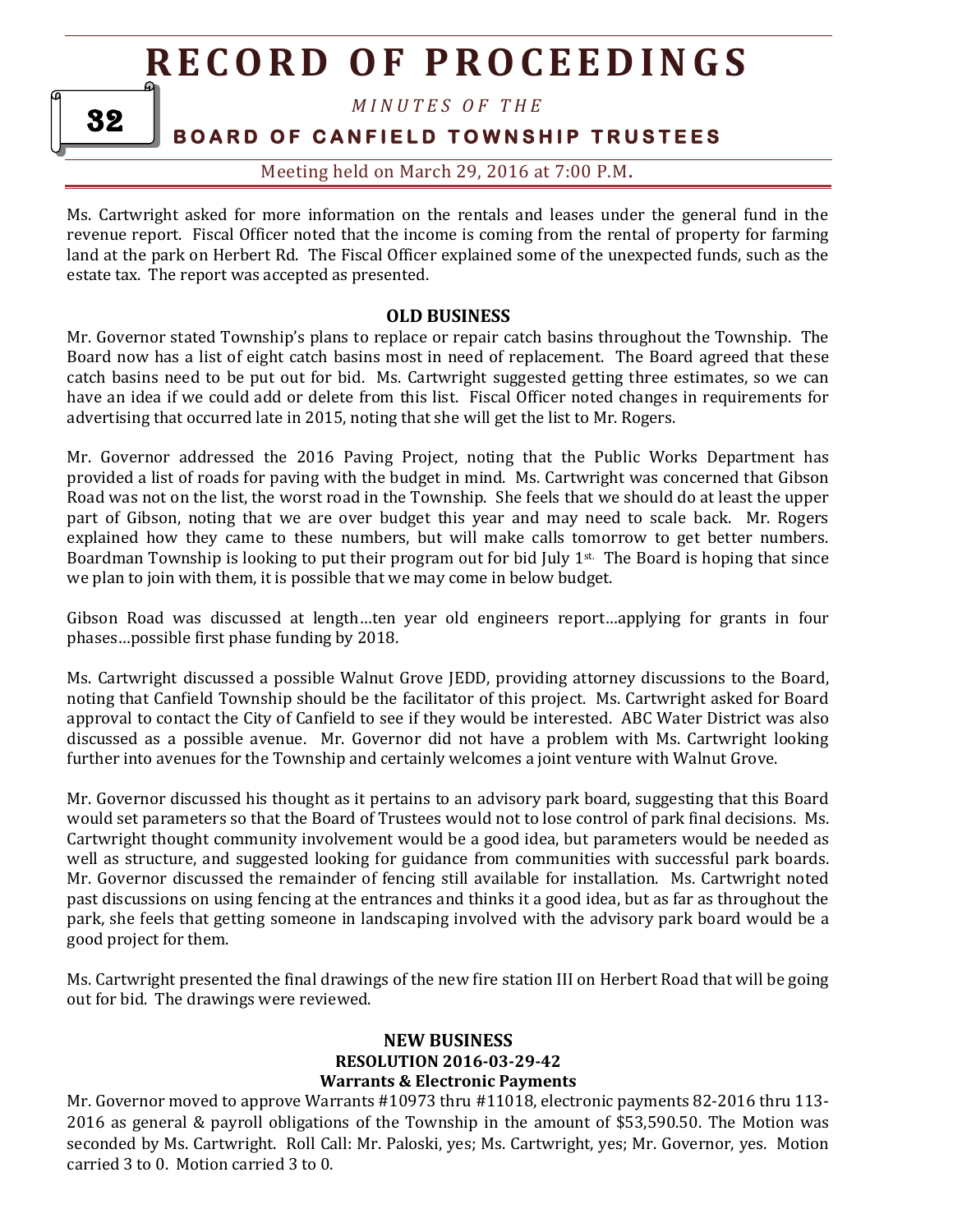*M I N U T E S O F T H E* 

## **BOARD OF CANFIELD TOWNSHIP TRUSTEES**

Meeting held on March 29, 2016 at 7:00 P.M**.**

#### **RESOLUTION 2016-03-29-43 Blanket Certificate & Purchase Orders**

Mr. Governor moved to approve Blanket Certificate BC-37-2016 for \$4,000.00 and Purchase Orders PO 08-2016 thru PO-13-2016 to encumber funds of the Township for a total of \$50,421.62. The Motion was seconded by Ms. Cartwright. Roll Call: Mr. Paloski, yes; Ms. Cartwright, yes; Mr. Governor, yes. Motion carried 3 to 0.

#### **RESOLUTION 2016-03-29-44**

#### **Township's Community Park Maintenance Contract**

Ms. Cartwright moved to accept the best low qualified bid for the Township Community Park lawn mowing maintenance from Easton Lawn Service for the area included in the bid package noted as Area #1 located on the South side of Herbert Road at a cost not to exceed \$6450 which is 30 cuts at \$215/cut. The funding for this will come from the General Fund, contracted park services line. The Motion was seconded by Ms. Paloski. Roll Call: Mr. Paloski, yes; Ms. Cartwright, yes; Mr. Governor, yes. Motion carried 3 to 0.

#### **RESOLUTION 2016-03-29-45**

#### **Township's Community Park Fertilization Contract**

Mr. Paloski moved to accept the best low qualified bid for the fertilization maintenance from Todd's Enviroscapes Inc. for \$440.00 per treatment for the Township Community Park located on the South side of Herbert Road for the year 2016. The Fertilization contract reads three applications at \$440.00 each for a total not to exceed \$1,320.00. The funding for this will come from the General Fund, contracted park services line. The Motion was seconded by Mr. Governor. Roll Call: Mr. Paloski, yes; Ms. Cartwright, yes; Mr. Governor, yes. Motion carried 3 to 0.

#### **RESOLUTION 2016-03-29-46 Fall Protection**

Mr. Governor moved to accept the bid from Playworld Midstates for the fall protection safety surface mulch at a cost of \$1,891.00 for 100 cubic yards of material for the Township Community Park playground area. The funding for this will come from the open space fund. The Motion was seconded by Ms. Cartwright. Roll Call: Mr. Paloski, yes; Ms. Cartwright, yes; Mr. Governor, yes. Motion carried 3 to 0.

#### **RESOLUTION 2016-03-29-47 Phone System**

Ms. Cartwright moved to accept the best low qualified bid from Perigee Business Technologies for the purchase and installation of a new phone system for the Township Hall Offices at a cost not to exceed \$5,200.00. The funding for this will come from the General Fund, small tools and minor equipment line. The Motion was seconded by Mr. Governor. Discussion: Ms. Cartwright noted that a new phone system is necessary in the offices as the current phone system is outdated and not working properly. There were several phone systems considered before this one was selected. Roll Call: Mr. Paloski, yes; Ms. Cartwright, yes; Mr. Governor, yes. Motion carried 3 to 0.

33